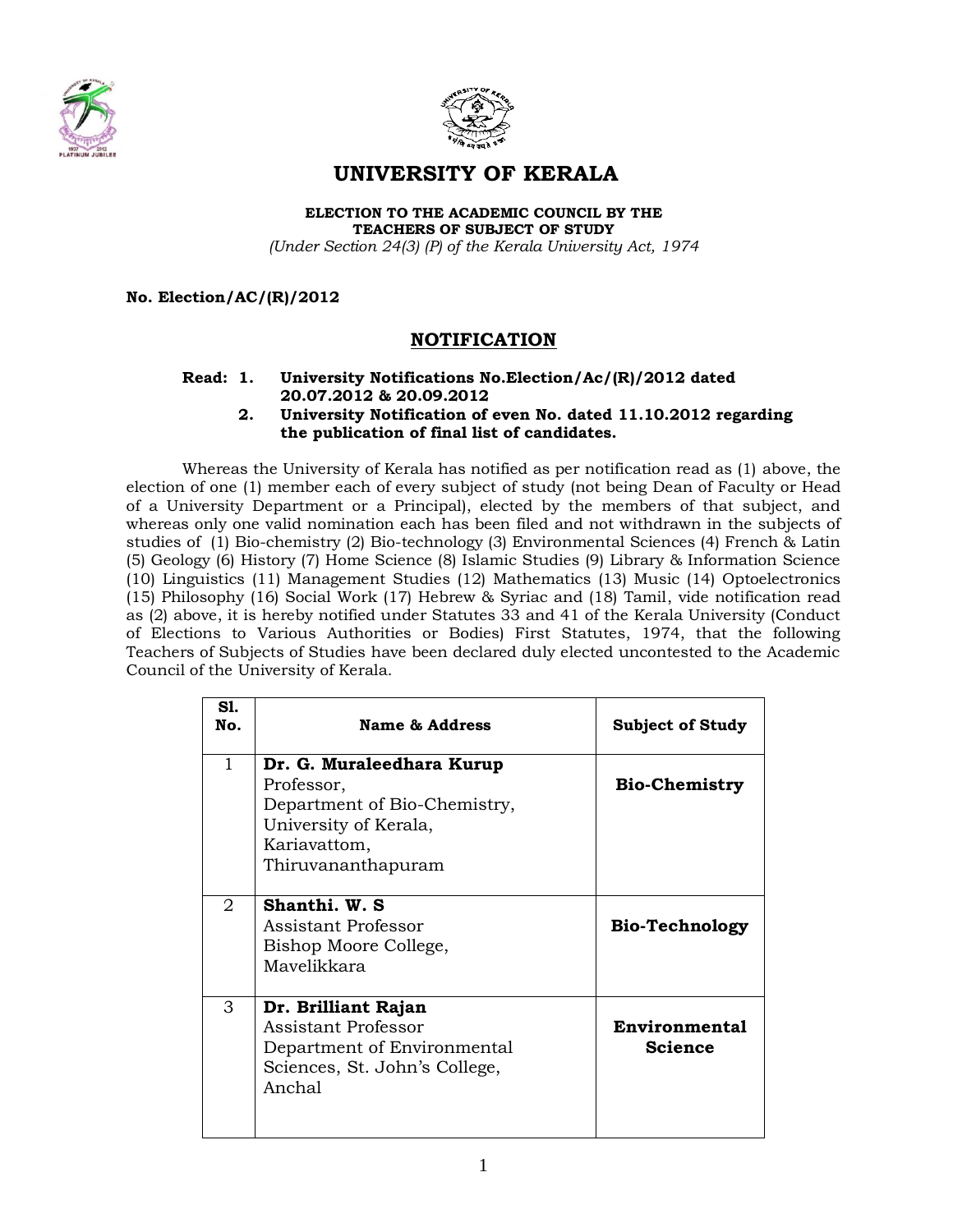| $\overline{4}$ | Dr. Sujaya. C. C<br>Associate Professor<br>Department of French,<br>Government Arts College,<br>Thiruvananthapuram<br>M. D. Ratheesh Kumar | French & Latin                             |
|----------------|--------------------------------------------------------------------------------------------------------------------------------------------|--------------------------------------------|
| 5              | Associate Professor<br>Department of Geology,<br>S N College, Chempazhanthy                                                                | Geology                                    |
| 6              | Dr. S. Venumohan<br><b>Assistant Professor</b><br>Department of History,<br>VTM NSS College, Dhanuvachapuram,<br>Thiruvananthapuram        | <b>History</b>                             |
| 7              | Dr. Radhika. R<br>Associate Professor & Head<br>Department of Home Science,<br>Government College for Women,<br>Thiruvananthapuram         | <b>Home Science</b>                        |
| 8              | A. P. Alavi Bin Mohamed Bin Ahamed<br>Associate Professor<br>University College,<br>Thiruvananthapuram                                     | <b>Islamic Studies</b>                     |
| 9              | Dr. A. Gopikuttan<br>Associate Professor<br>Department of Library & Information<br>Science, University of Kerala,<br>Thiruvananthapuram    | Library &<br>Information<br><b>Science</b> |
| 10             | Dr. S. Kunjamma<br><b>Assistant Professor</b><br>Department of Linguistics,<br>University of Kerala, Kariavattom,<br>Thiruvananthapuram    | Linguistics                                |
| 11             | Dr. Prakash Pillai<br><b>Assistant Professor</b><br>Department of Personnel<br>Management, Loyola College,<br>Thiruvananthapuram           | <b>Management</b><br><b>Studies</b>        |
| 12             | K. Rajan<br>Associate Professor<br>Department of Mathematics,<br>Sree Narayana College,<br>Punalur                                         | <b>Mathematics</b>                         |